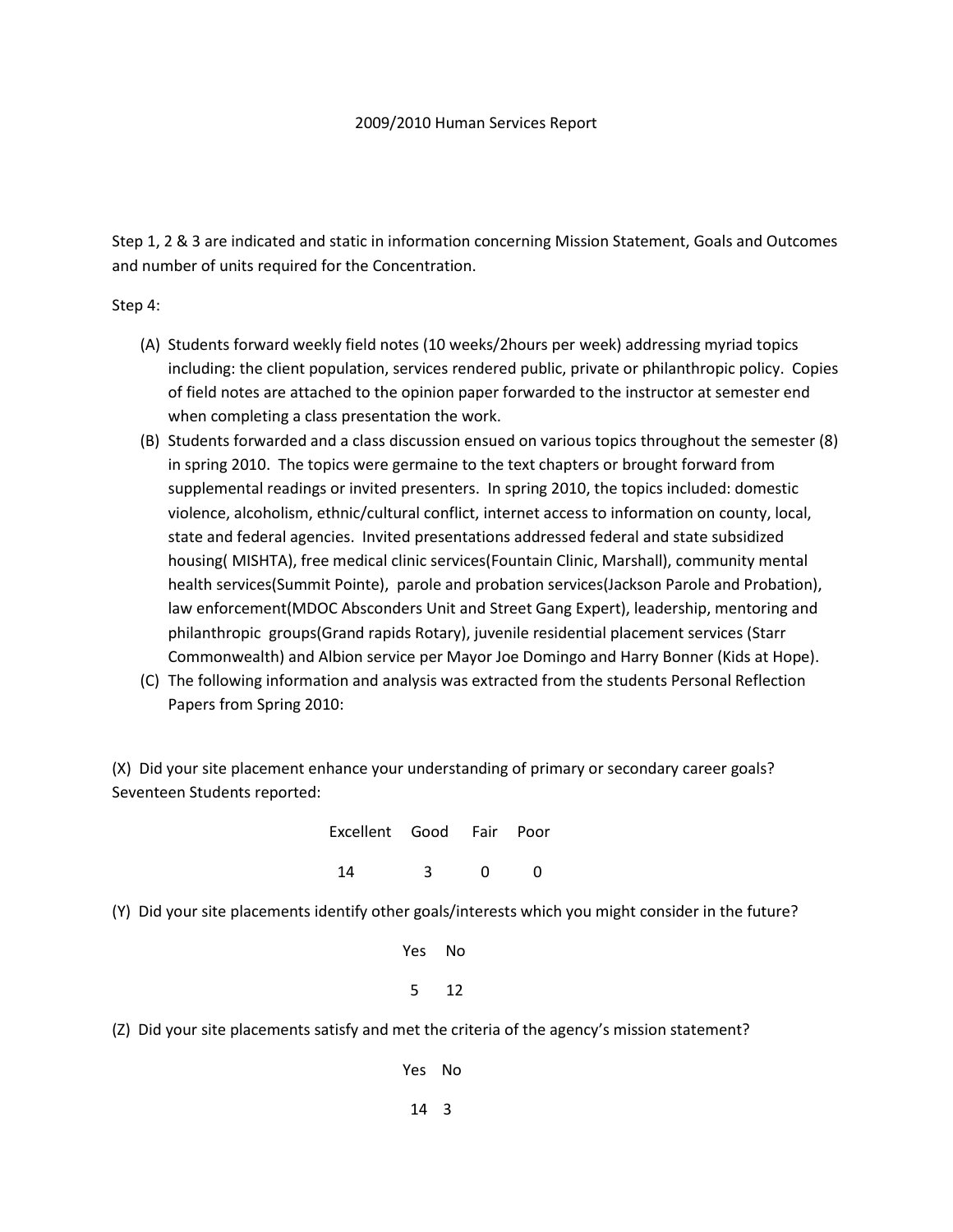Personal Reflection Paper analysis of statements X, Y & Z found:

(X) Of the Human Services students, 14 of 17 responded an "excellent" and the 3 "good" about their experiences relevant to the placement staff enhancing the students understanding of primary and secondary goals.

(Y) However, on general discussions of related human services fields, only 5 of 17 identify a discussion with placement supervisors of other goals and interests during their time with the agencies.

(Z) 14 of 17 students responded "Yes" to their satisfaction of the services rendered meeting the mission statement of the agency.

Analysis of the above information offers the following suggestions for Human Services in Spring Semester, 2011:

- 1. Brief meetings with the students in particular field placements, outside of class time. In the past, discussion has been within class time so students in other field placements may learn and profit from their peers' learning. This out-of-class meeting will be discussed with students who experience a less then beneficial placement. After the first week of field placement, a quick analysis of the student's choice can be assessed with changes in placement completed, if necessary.
- 2. Having a student option to choose two field placements of 5 weeks each, rather than the current 10 week single filed placement.
- 3. At the beginning of the semester have the students complete a values clarification exercise. This will follow with a discussion about personal values and integrating personal and professional goals. Students are entering the human services professions for myriad reasons, but primarily out of a desire to serve and make a difference in the lives of others. The effect of human services, as a demanding career, upon the personal and family life should be investigated as well. This can be scheduled as a general processing session and in small group discussions.
- 4. After reviewing and talking with the 2010 Spring Human Services students, an emphasis on alternative or parallel career planning will be implemented. The goal would be to identify and address the multiple pathways for entering human service and the success of personal life goals.
- 5. These issues will be addressed at the beginning of the semester, and at the fifth and tenth week of the semester.
- 6. As has been the policy in the past three semesters, after class registration is complete, the students who register for Human Services will be asked to attend a brief 30 minute meeting to introduce them to the requirements of the course, so they can determine whether they can complete all the course objectives. This has been a useful time to ask students to reflect upon their goals for school and their investment in their training about their career. It has been a tool to "cultivate a habit of mindfulness "on the action of the career and not just the theory of being in a "helping profession."